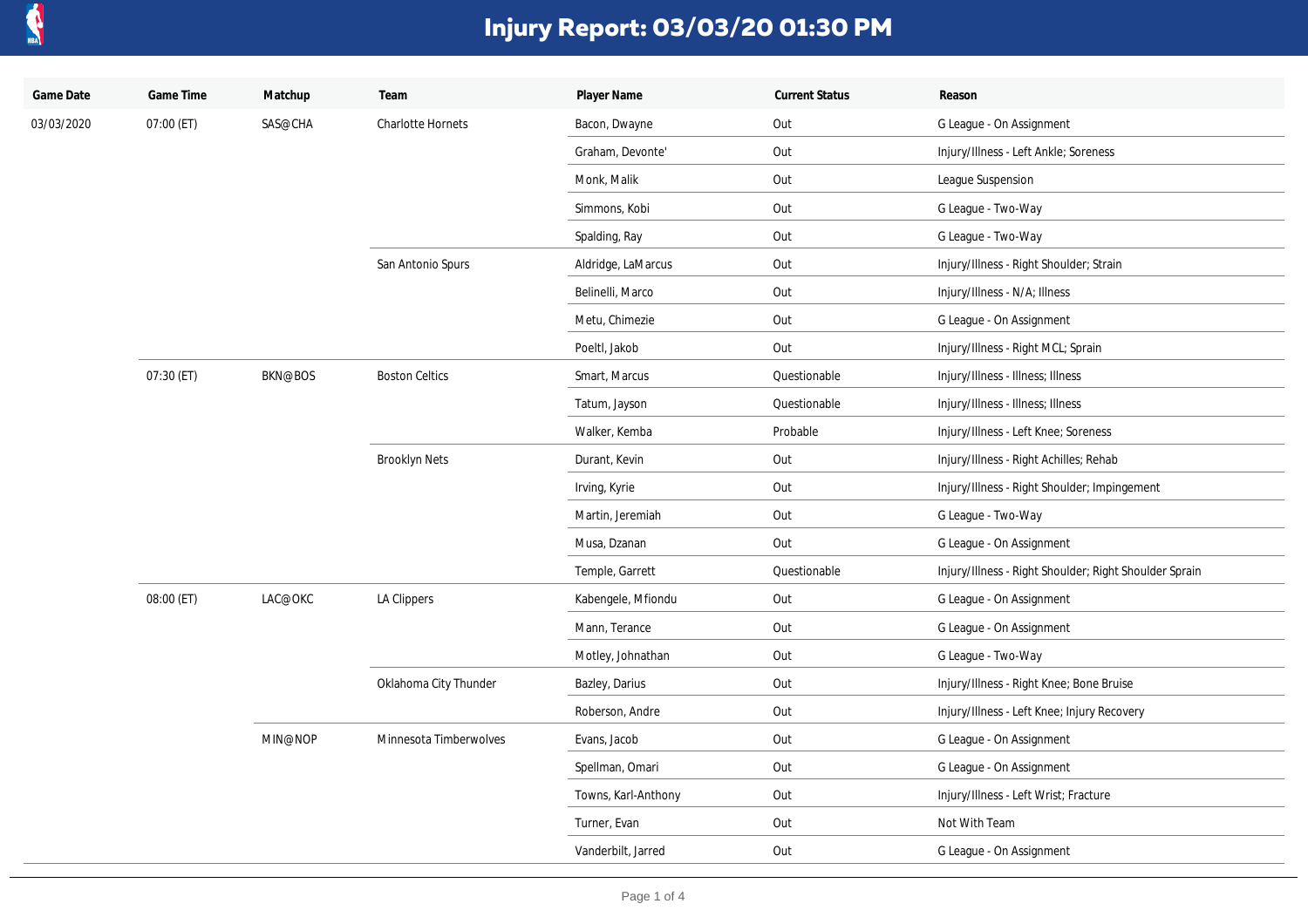

| Game Date | Game Time  | Matchup | Team                         | Player Name       | <b>Current Status</b> | Reason                                          |
|-----------|------------|---------|------------------------------|-------------------|-----------------------|-------------------------------------------------|
|           |            |         | New Orleans Pelicans         | Cheatham, Zylan   | Out                   | G League - Two-Way                              |
|           |            |         |                              | Gray, Josh        | Out                   | G League - Two-Way                              |
|           |            |         |                              | Miller, Darius    | Out                   | Injury/Illness - Right Achilles; Surgery        |
|           |            |         |                              | Redick, JJ        | Out                   | Injury/Illness - Left Hamstring; Strain         |
|           |            |         |                              | Williams, Kenrich | Doubtful              | Injury/Illness - Right Lower Back; Soreness     |
|           | 09:00 (ET) | GSW@DEN | Denver Nuggets               | Bates-Diop, Keita | Out                   | G League - On Assignment                        |
|           |            |         |                              | Bol, Bol          | Out                   | Injury/Illness - Left Foot; Injury Management   |
|           |            |         |                              | Millsap, Paul     | Questionable          | Injury/Illness - Right Ankle; Sprain            |
|           |            |         |                              | Vonleh, Noah      | Questionable          | Injury/Illness - Left Ankle; Sprain/strain      |
|           |            |         | <b>Golden State Warriors</b> | Bowman, Ky        | Out                   | Injury/Illness - Right Ankle; Sprain            |
|           |            |         |                              | Curry, Stephen    | Out                   | Injury/Illness - Left Hand; Fracture            |
|           |            |         |                              | Green, Draymond   | Questionable          | Injury/Illness - Left Knee; Soreness            |
|           |            |         |                              | Looney, Kevon     | Questionable          | Injury/Illness - Left Hip; Soreness             |
|           |            |         |                              | Smailagic, Alen   | Out                   | G League - On Assignment                        |
|           |            |         |                              | Thompson, Klay    | Out                   | Injury/Illness - Left Acl; Rehabilitation       |
|           |            | TOR@PHX | Phoenix Suns                 | Harper, Jared     | Out                   | G League - Two-Way                              |
|           |            |         |                              | Johnson, Cameron  | Probable              | Injury/Illness - Low Back/right Hip; Contusion  |
|           |            |         |                              | Kaminsky, Frank   | Out                   | Injury/Illness - Right Patella; Stress Fracture |
|           |            |         |                              | Lecque, Jalen     | Out                   | G League - On Assignment                        |
|           |            |         |                              | Oubre Jr., Kelly  | Out                   | Injury/Illness - Right Knee; injury             |
|           |            |         |                              | Owens, Tariq      | Out                   | G League - Two-Way                              |
|           |            |         | <b>Toronto Raptors</b>       | Brissett, Oshae   | Out                   | G League - Two-Way                              |
|           |            |         |                              | Gasol, Marc       | Out                   | Injury/Illness - Left Hamstring; Tightness      |
|           |            |         |                              | Hernandez, Dewan  | Out                   | Injury/Illness - Right Ankle; Sprain            |
|           |            |         |                              | Ibaka, Serge      | Questionable          | Injury/Illness - Right Knee; Soreness           |
|           |            |         |                              | VanVleet, Fred    | Questionable          | Injury/Illness - Left Shoulder; Soreness        |
|           |            |         |                              | Watson, Paul      | Out                   | G League - Two-Way                              |
|           |            |         |                              |                   |                       |                                                 |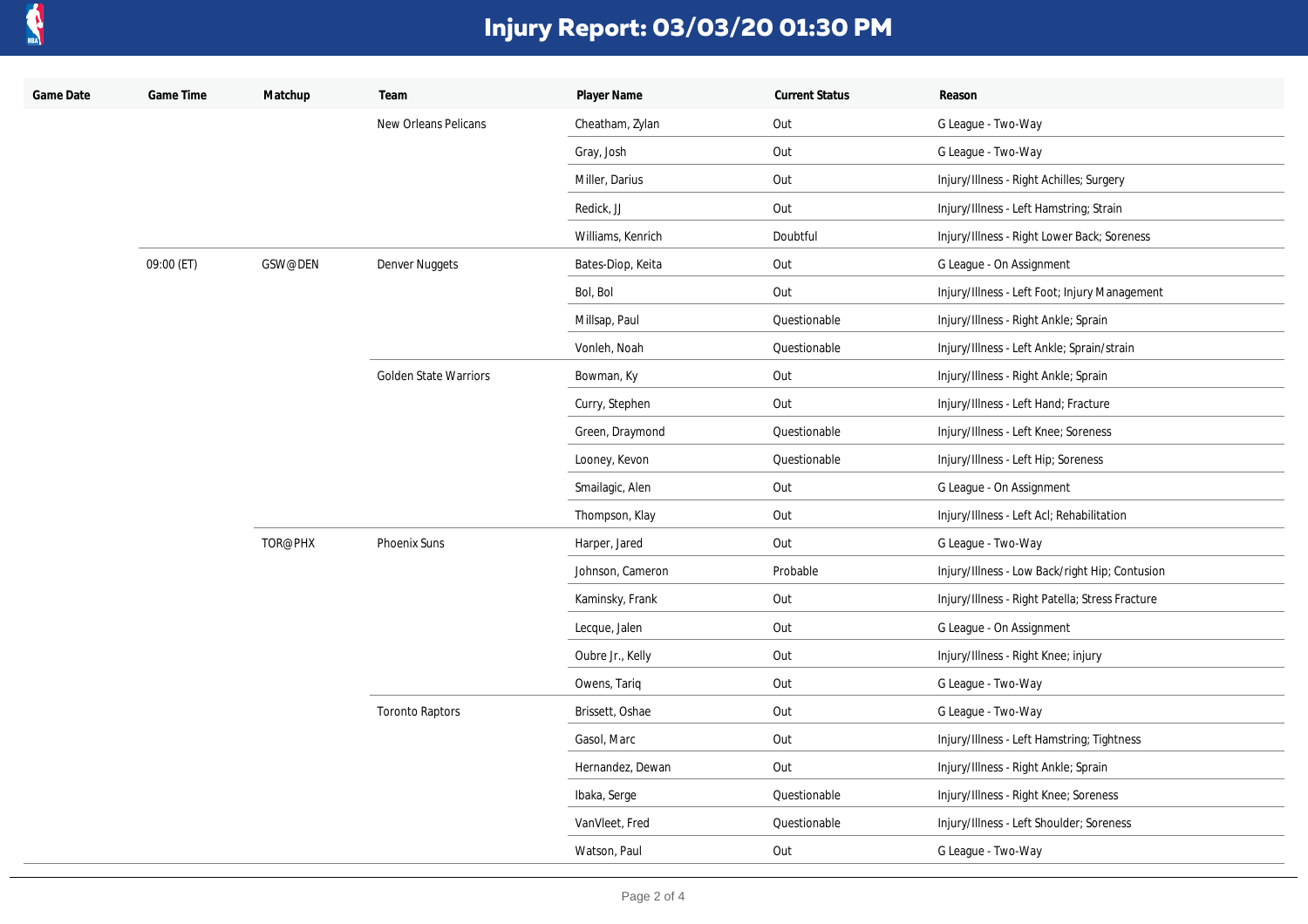

| Player Name<br>Game Date<br>Matchup<br>Reason                                                     |  |
|---------------------------------------------------------------------------------------------------|--|
| 10:00 (ET)<br>PHI@LAL<br>Los Angeles Lakers<br>Antetokounmpo, Kostas<br>Out<br>G League - Two-Way |  |
| Out<br>G League - Two-Way<br>Cacok, Devontae                                                      |  |
| Questionable<br>Caruso, Alex<br>Injury/Illness - Right Hamstring; Soreness                        |  |
| Probable<br>Injury/Illness - Right Knee; Soreness<br>Davis, Anthony                               |  |
| Horton-Tucker, Talen<br>Out<br>G League - On Assignment                                           |  |
| Philadelphia 76ers<br>Out<br>Injury/Illness - Left Shoulder; Sprain<br>Embiid, Joel               |  |
| Out<br>Richardson, Josh<br>Injury/Illness - N/a; Concussion protocol                              |  |
| Out<br>Shayok, Marial<br>G League - Two-Way                                                       |  |
| Simmons, Ben<br>Out<br>Injury/Illness - Back; Nerve impingement, lower back                       |  |
| Smith, Zhaire<br>Out<br>G League - On Assignment                                                  |  |
| WAS@SAC<br>Sacramento Kings<br>Out<br>Injury/Illness - Left Foot; Soreness<br>Bagley III, Marvin  |  |
| Fox, De'Aaron<br>Probable<br>Injury/Illness - Right Lower Abdominal; Tightness                    |  |
| Out<br>Guy, Kyle<br>G League - Two-Way                                                            |  |
| Holmes, Richaun<br>Out<br>Injury/Illness - Right Shoulder; Soreness                               |  |
| Out<br>Jeffries, DaQuan<br>G League - Two-Way                                                     |  |
| Questionable<br>Joseph, Cory<br>Injury/Illness - Right Heel; Contusion                            |  |
| <b>Washington Wizards</b><br>Mathews, Garrison<br>Out<br>G League - Two-Way                       |  |
| Out<br>Schofield, Admiral<br>G League - On Assignment                                             |  |
| Wall, John<br>Out<br>Injury/Illness - Left Achilles; Left Achilles rehab                          |  |
| Williams, Johnathan<br>Out<br>G League - Two-Way                                                  |  |
| 03/04/2020<br>07:00 (ET)<br>BOS@CLE<br><b>Boston Celtics</b><br>NOT YET SUBMITTED                 |  |
| <b>Cleveland Cavaliers</b><br>NOT YET SUBMITTED                                                   |  |
| IND@MIL<br>Indiana Pacers<br>NOT YET SUBMITTED                                                    |  |
| Milwaukee Bucks<br>NOT YET SUBMITTED                                                              |  |
| OKC@DET<br><b>Detroit Pistons</b><br>NOT YET SUBMITTED                                            |  |
| Oklahoma City Thunder<br>NOT YET SUBMITTED                                                        |  |
| 07:30 (ET)<br>MEM@BKN<br><b>Brooklyn Nets</b><br>NOT YET SUBMITTED                                |  |